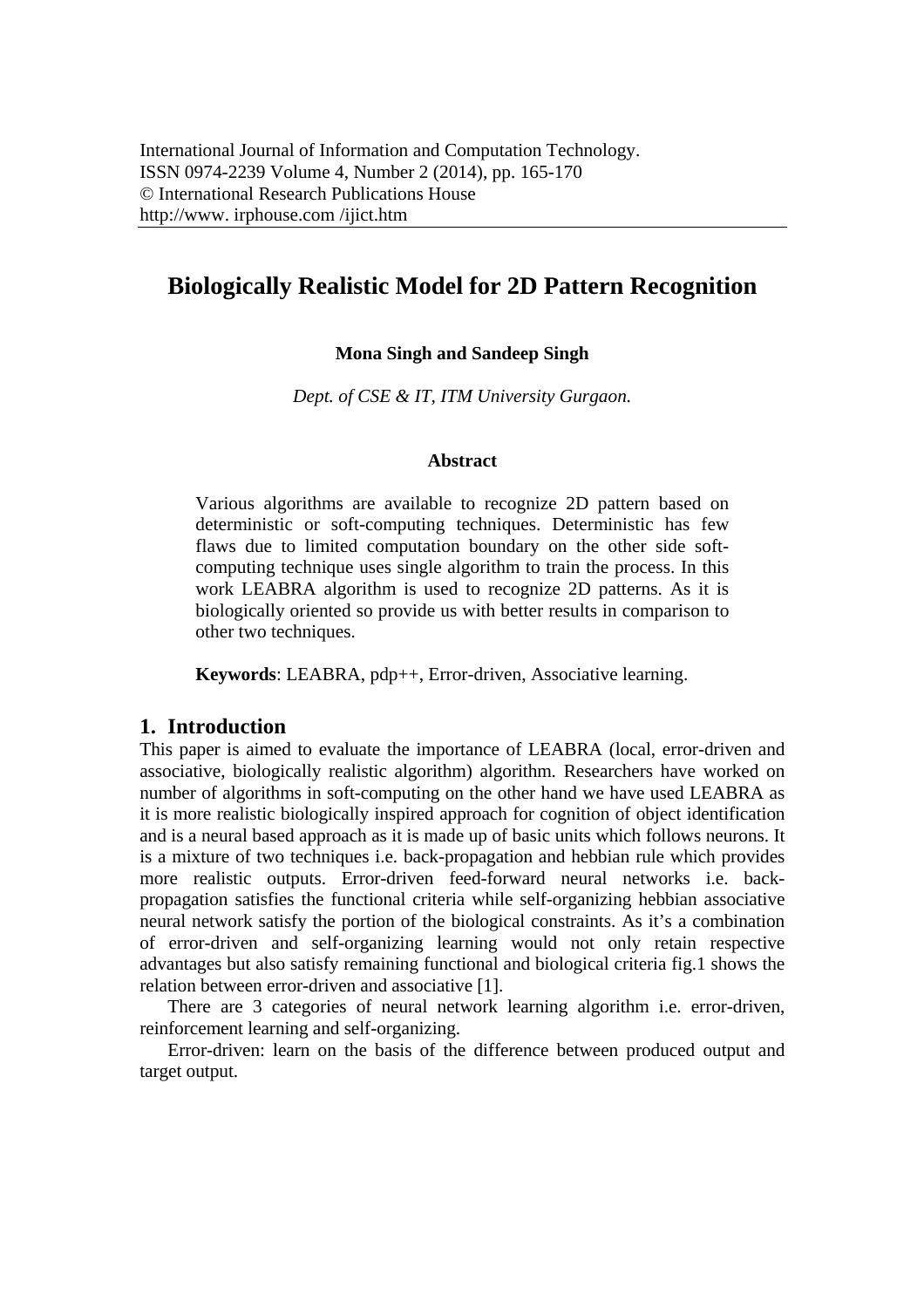Reinforcement algorithm: learn on the basis of positive and or negative reward signals in response to behavior.

Self-organizing algorithm: learn by applying general organizing principles to the output signals without any feedback with respect to performance. These learning rules are typically of a hebbian associative nature.

Two problems have been cited with error-driven learning *i.e.* the nature and origin of the target signals and nature of the error propagation mechanism. Whereas pattern recognition problem has been discussed in various journals [2] [3]. In our model, 2D pattern can be recognized more realistically since it uses LEABRA.



Fig. 1: A graphic representation of the central idea behind the LEABRA algorithm and its name: a balance between error-driven and self-organizing associative learning [1].

#### 2. Pattern Recognition

Our vision plays a vital role in viewing and perception of an image. Those signals are sending to brain and then medulla oblongata works on it and image is formed in that part of brain. Thus resulting in the identification of a particular image and removing all occlusions. As in our day to day life we encounter multitude of familiar objects. Objects vary in many of the ways somewhat we can say that in the form, color and in different size. We can view objects even then also when they are partially obstructed. There is also a major way of identifying an object *i.e.* 



Fig. 2: Features of pattern recognition.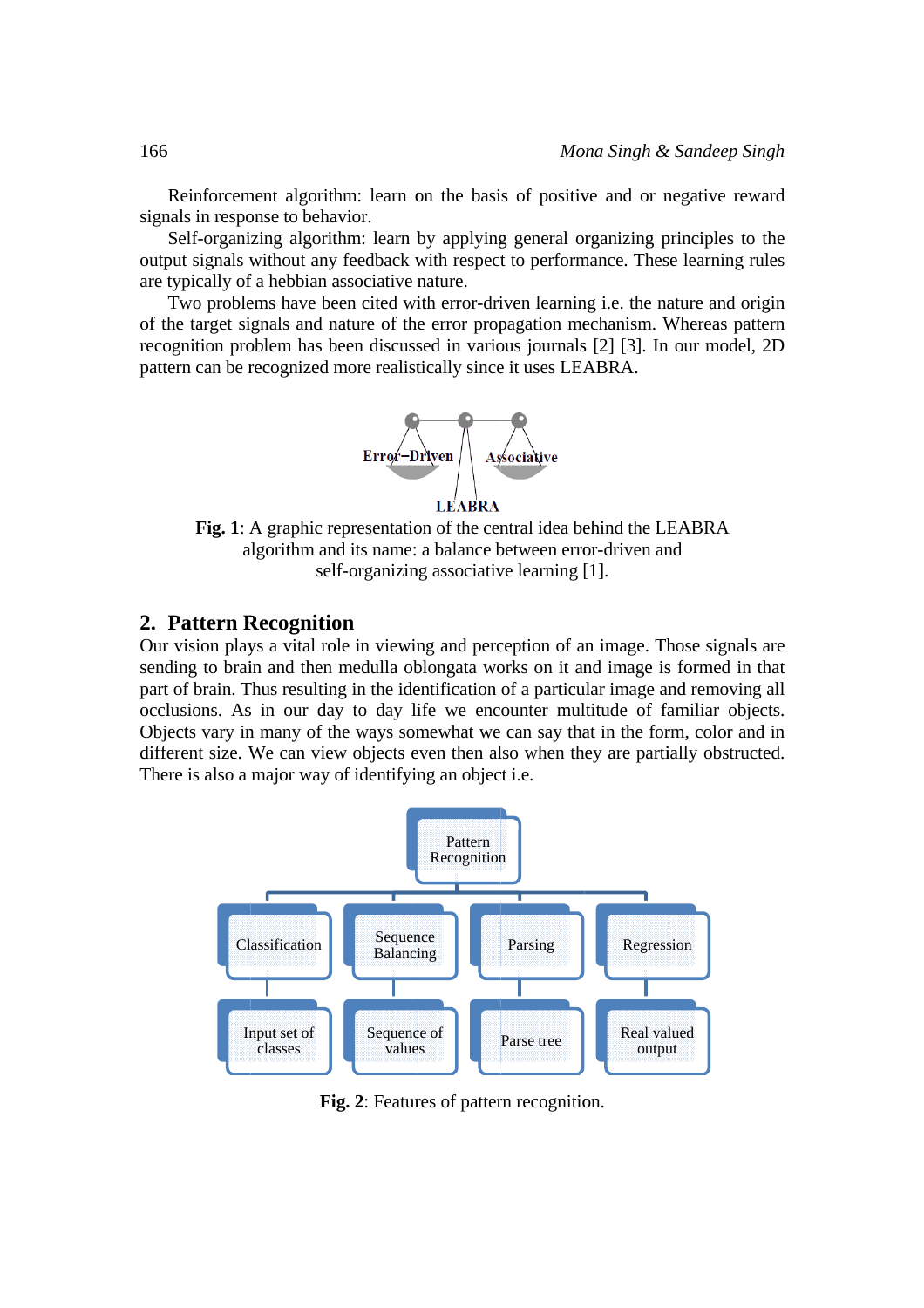Recognition-by-Component. Objects are divided in to geons and it is suggested that there are less than 36 geons which are combined to form an object. Consider an example of mug which is a combination of a cylinder and a handle. Recognition is an example of classification which helps in assigning input value to one of a given set of classes. There are few other example also such as regression, sequence balancing and parsing in this real valued output to each input is achieved, sequence of values are provided and parse tree to an input sentence simultaneously. There are many more methods with the help of which an object can be recognized or a pattern can be achieved.

### **3. Implementation**

Pdp++ [4] [5] supports parallel distributed processing also supports artificial neural network architecture. It implements the LEABRA cognitive computational neuroscience. Models are constructed and examined using the pdp++ graphical user interface. If user wants to extend the code it can be extended with the help of  $C_{++}$ code. Pdp++ is flexible and efficient. LEABRA is used as it provides more biologically oriented results.

### **3.1. Network**

All connections, layers, units and related objects which define a network are contained in network. It also includes the net view window which helps in viewing the graphical representation of network. Here 42 unit networks is defined, three layers are present i.e. input, hidden output layer. Connections are maintained within each layer and every unit represents a corresponding weight.



**Fig. 3**: Network with three layers input, hidden, output.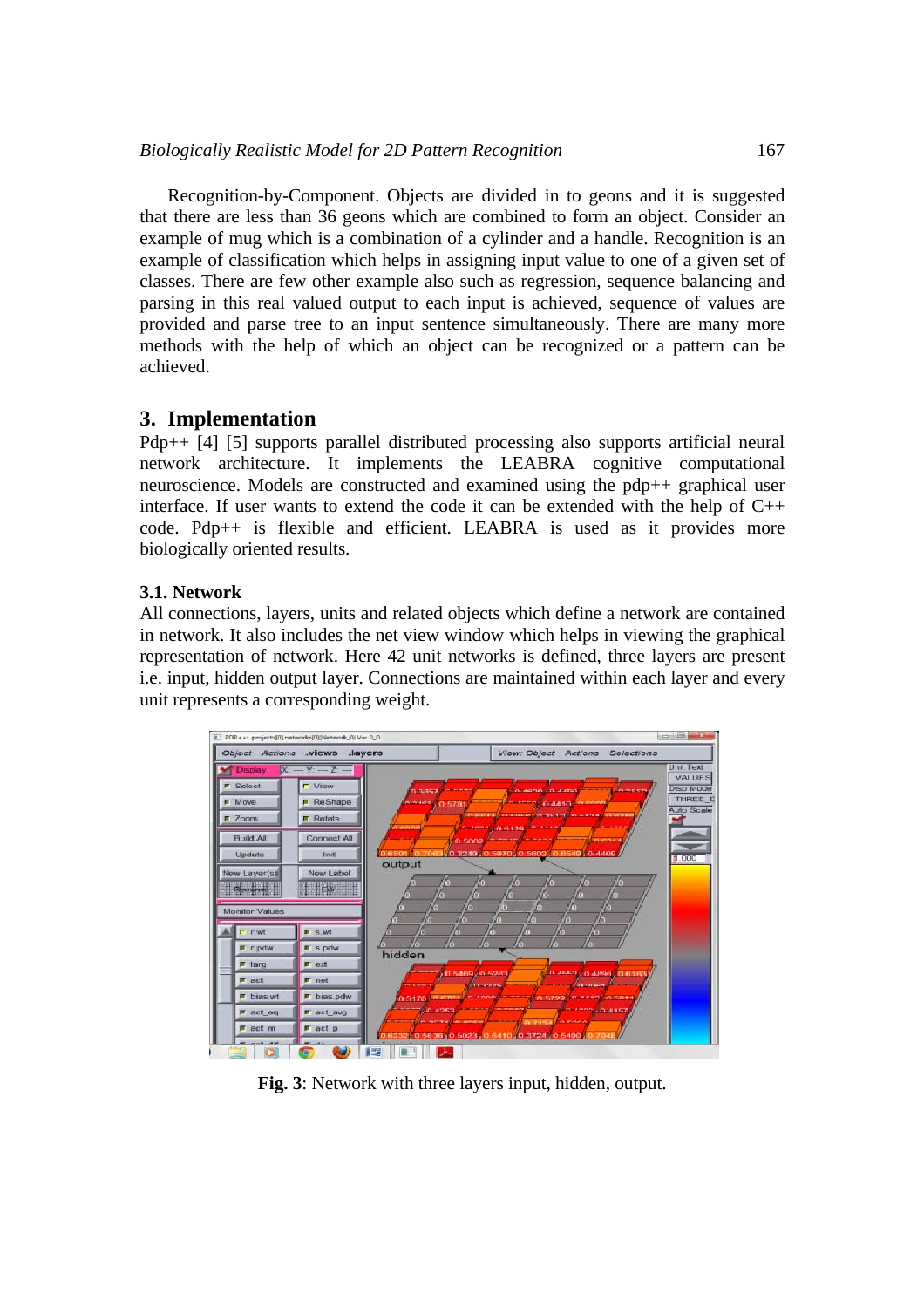## **4. 3.2. Environment**

Network exists in the environment and this environment interacts with the network. It contains events which contain individual patterns. Enviro view is for representing the graphical display. For above network environment is displayed as. Graph is plotted which acknowledges that after how many cycles errors are removed and a straight line is obtained.

| Object Actions Generate Analyze .Views .event_specs .events       |                      |      |          |       |            | <b>View: Object Actions</b> |            |  |
|-------------------------------------------------------------------|----------------------|------|----------|-------|------------|-----------------------------|------------|--|
| Disp AutoSc X: 3 Y: 5                                             | 1: layer_name:output |      |          |       |            |                             |            |  |
| Edit Specs                                                        |                      |      |          | 0.125 |            |                             |            |  |
| Val Txt: VALUES Disp Md: COLOR                                    |                      |      |          |       |            | 0.25                        | n          |  |
| Event: name<br>Evt Label:                                         | 0.25                 |      |          |       |            |                             | 0.25       |  |
| PatternSpectilayer_name<br>Pat Label:<br>Pat Block Pattern Values |                      | 0.25 | 0.125    |       |            |                             | 0.         |  |
|                                                                   | 0.25                 | 0.   |          | n     |            |                             | 0          |  |
| New Evt/Gp<br>Delete                                              |                      | 0.25 |          | 0.125 | 0.125      |                             |            |  |
| <b>Dupe Event</b><br>Set Spec/Type<br>Init/Revert                 | 0: layer_name:input  |      |          |       |            |                             |            |  |
| Apply                                                             | 0.25                 |      |          |       |            |                             | 0.25       |  |
| Events<br>$\Gamma$ [0] Event_0                                    |                      | 0.25 |          |       | 0.125      |                             | o          |  |
| $F$ [1] Event_1                                                   |                      |      | 0.125    |       |            | 0.25                        | n.         |  |
| $[2]$ Event 2                                                     |                      |      |          |       |            |                             |            |  |
| <b>■</b> [3] Event_3                                              |                      |      | 0.125    |       | 0.125      |                             | n          |  |
| $F$ [4] Event_4                                                   | 0.25                 |      |          | 0.25  |            |                             | 0.25       |  |
| $F$ [5] Event_5                                                   | Event_0              |      |          |       |            |                             |            |  |
| $[6]$ Event_6                                                     | $\Box$ -1            |      | $\Box$ o |       | $\Box$ 0.5 | ПI                          |            |  |
| $F$ [7] Event_7                                                   |                      |      |          |       |            |                             |            |  |
|                                                                   | $-1.000$             |      |          |       |            |                             | 1.000<br>Ŀ |  |

**Fig. 4**: Events in environment window with one overlapping unit.



**Fig. 5**: Graph representing the cycles after which error is removed and a straight line is obtained.

### **3.3. Process**

Process is being created which has following things such as. Train process which calls Epoch process number of times which then iterates over events. Then each event is processed by one or more settling process. Settling phase consist of multiple iterations over the cycle process. Performs one cycle of activation updating the network.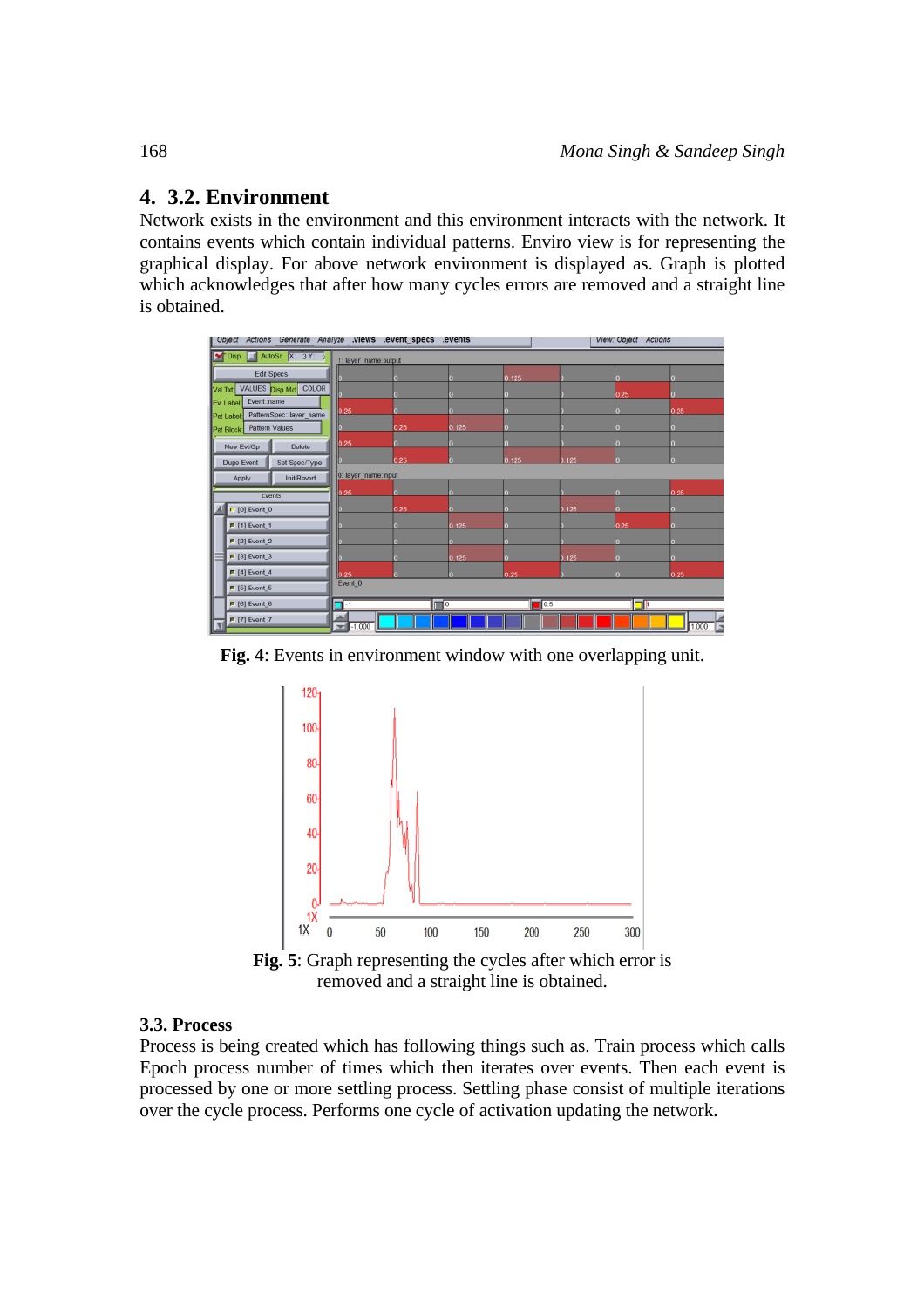

**Fig. 5**: Training and testing process to train and test the network.

## **5. Result**

The result shows that the network is trained for a set of objects and recognizes the input pattern of the environment events. The network was tested on 10 environment events and found that sum-se error is zero in all the cases.

| trial          | <b>Event</b>       | sum se | ist cycles |
|----------------|--------------------|--------|------------|
| o              | Event 0            | o      | 60         |
| E.             | Event 1            | o      | 60         |
| $\overline{2}$ | Event 2            | o      |            |
| 3              | Event 3            | o      | 60<br>60   |
| Æ              | Event 4            | o      | 60<br>60   |
| 5              | Event 5            | o      |            |
| 6              | Event 6            | o      | 60         |
| 7              | Event 7            | o      | 60         |
| B              | Event 8            | o      | 60         |
| <b>G</b>       | Event <sub>9</sub> | o      | 60         |

**Fig. 6**: Every event has zero sum\_se value representing output for corresponding input.

### **6. Conclusion**

In model limited no of units are used in representation of 10 characteristics of pattern. Efforts are being done to train and test the network for pattern having huge no of properties with the help of higher no of units.

### **References**

[1] Randall C. O' Reilly, "The LEABRA Model of Neural Interactions and Learning in the Neurocortex" Department of Psychology Carnegie Mellon Univrsity 1996.